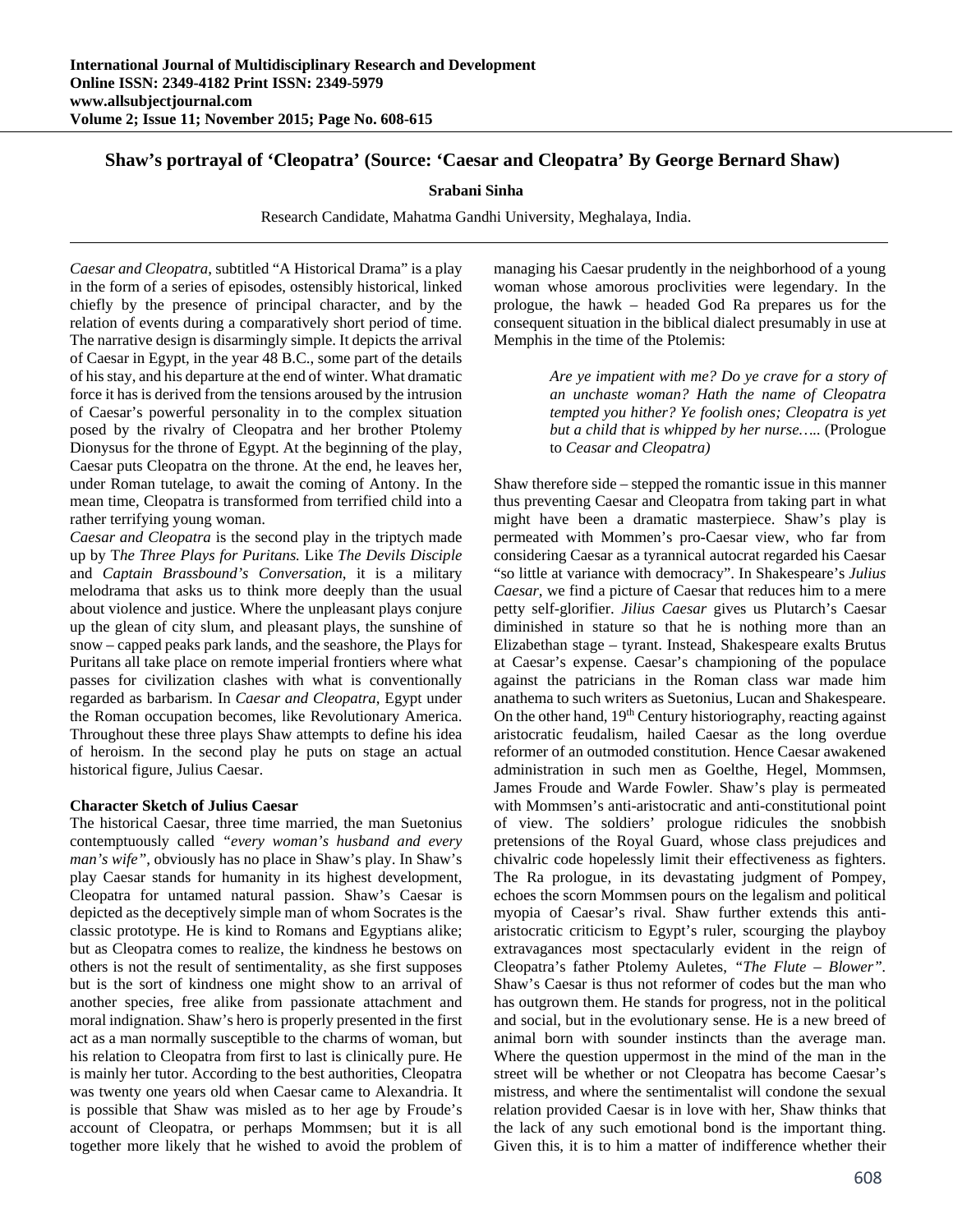relation is or is not a sexual one. To underline the difference between those Romans and Egyptians who share the stage with him Shaw uses an allegorical device unique in this play. He identifies the aggressive, greedy Romans with bull like and dog- like animals – a wolf- headed Roman war tuba opens the play with a "Minotaur bellow"; Rufio calls himself a dog at Caesar's heels; the Egyptianized general, Achillas, is described as looking like a curled poodle. In contrast, the feminine and treacherous Egyptians are given catlike and snakelike qualities– Cleopatra is compared to a kitten and a serpent, Theodotus to a viper, Ftatateeta to a tiger and a crocodile.

Shaw's Caesar and Shakespeare's are simply two different men. By contrast, their Cleopatra are recognizably the same woman. Shaw's girl- queen has the winsomeness, the grace, the impertinence, the caprice, the petulance, the cowardice, the treachery, the histrionic bent, and the cruel anger of Shakespeare's Cleopatra, together with her inability to conceive of any approach to men which is not mere imperiousness, babyish wheedling, or languorous seduction. That one is sixteen and the other forty, Shaw considers an irrelevance, his point being that the Cleopatra temperament is fully formed at the earlier age, since it is infect a kind of arrested development. Shaw admired Shakespeare's Cleopatra as an artistic achievement, where he thought the older playwright had "made a mess of Caesar under the influence of Plutarch".

## **Shaw's Representation of the 'Girl Queen' (Cleopatra)**

Where Shaw does go beyond Shakespeare is in emphasizing Cleopatra's murderous and sadistic side. This is a result of Shaw's attempt to present what might be called the dynastic view of Cleopatra. Historically, the Ptolemaic Kings and queens of Egypt had shown a remarkable brutality in disposing close to the throne, evincing, in their willingness to connive a the murder of parents, children, brothers and sisters, a ruthlessness resembling that of the later Ottoman sultan. Shaw must have thought of Cleopatra as very much a typical Ptolemy in this sense. He replied to Gilbert Murray's charge that he had "overdone Cleopatra's ferocity", by declaring that "if she had been an educated lady of the time", he should have "made her quite respectable and civilized", but what he was "able to gather about her father, the convivial Flute Blower, and other members of the household, joined with consideration of the petulance of royalty" had led him to draw her as he did. Here Shaw seems to have been following the lead of the Irish historian John Pentland Mahaffy, whose book *The Empire of the Ptolemies (1895)* makes Cleopatra hereditarily fratricidal and recognizably akin in "beauty, talent, daring, and cruelty" to the six earlier Cleopatras who had preceded her on the throne of Egypt.

Half of the fascination of Shaw's play lies in the way in which we are invited to watch the Cleopatra of history and literature develop from the panic- striken hoyden of the Sphinx scene to a mature queen. At first she is childishly naïve on the subject of Kingship

## *"My father was King of Egypt; and he never worked"* (Act: II)

She tells Caesar, to which Caesar replies dryly that there may have been some connection between her father's negligence and his political and financial difficulties. Six months later she manages to sound more sophisticated. At this point Cleopatra can mouth Caesarisms in order to impress others with what she conceives to be her new maturity:

> *"Now that Caesar has made me wise, it is no use, my liking or disliking: I do what must be done, and have no time to attend myself. That is not happiness; but it is greatness".* (Act: IV)

But in realiy nothing but her external manner has changed. In a deeper sense Caesar's example has not influenced her at all, and she remains profoundly ambivalent in her feelings toward him. Part of her, the affectionate and sentimentally dependent child, wants his fatherly approval and is achingly jealous of any attention he pays to others, while the other part, the passionate woman, longs to be free of his paternal surveillance. When Ponthinus accuses her of secretly desiring Caesar's death, Cleopatra, who does not understand herself at all, is thrown into a murderous fit of rage, hatred and chagrin, all the more bitter because the eunuch has come so close to the truth. Caesar, who understands her perfectly, calls her behaviour natural and makes no attempt to alter her conduct beyond providing the lesson in deportment which are the most her nature can absorb. Shaw's Cleopatra is dwarfed by Caesar, but she develops and it is upon her development that the action centers.

Like Caesar, Cleopatra desires power. She desires, above all, the power to do as she pleases, to be herself, the more so as she has been under tutelage all her life. Her natural impulses, however, are not trustworthy. By nature she is cruel, willful, vengeful and vain, and it is only through fear that she is induced to behave properly. Shaw's Cleopatra is a child. Shakespeare's heroine, a character Shaw professed greatly to admire, is depicted as a mature and exquisitely voluptuous woman, ruined by passion she has no wish to restrain. She is an excellent example of the sort of woman the Renaissance associated with Eve, the temptress, and doubtless it was the magnificence with which she fulfilled her role as *femme fatale* that fascinated Shakespeare. In comparison, Shaw's Cleopatra is miniscule. She is poised between desire and passion, but neither has as yet any decisive claim upon her, and the contrast in scale between her petty concerns and Caesar's vast designs provide the comic background of action.

What kind of woman was Cleopatra? In having Enobarbus tell us that

> *"age can not wither her, nor custom stale Her infinite variety"*, (*Antony and Cleopatra*, Act: II Sc: II Lines: 225 – 227)

Shakespeare has, of course, fixed for all time an image of Cleopatra that has all but obliterated the historical one. It is Shakespeare's portrait, rather than whatever conjectures history had to offer. Shaw had in mind his own version of the Queen. Shakespeare's Cleopatra speaks of her "salad days" and Shaw goes back to these days in his own portrayal. As we have seen, he had ample justification for doing so in Plutarch, who informs as that Caesar had known her when she was "a girl, ignorant of the world", whereas when she met Antony she was "in the time of life when women's beauty is most splendid, and their intellects are in full maturity".

While analysing the character of Cleopatra, it is important to keep in mind that the sensual picture of this great queen is largely the result of the slander of Octavius and Catholic Rome.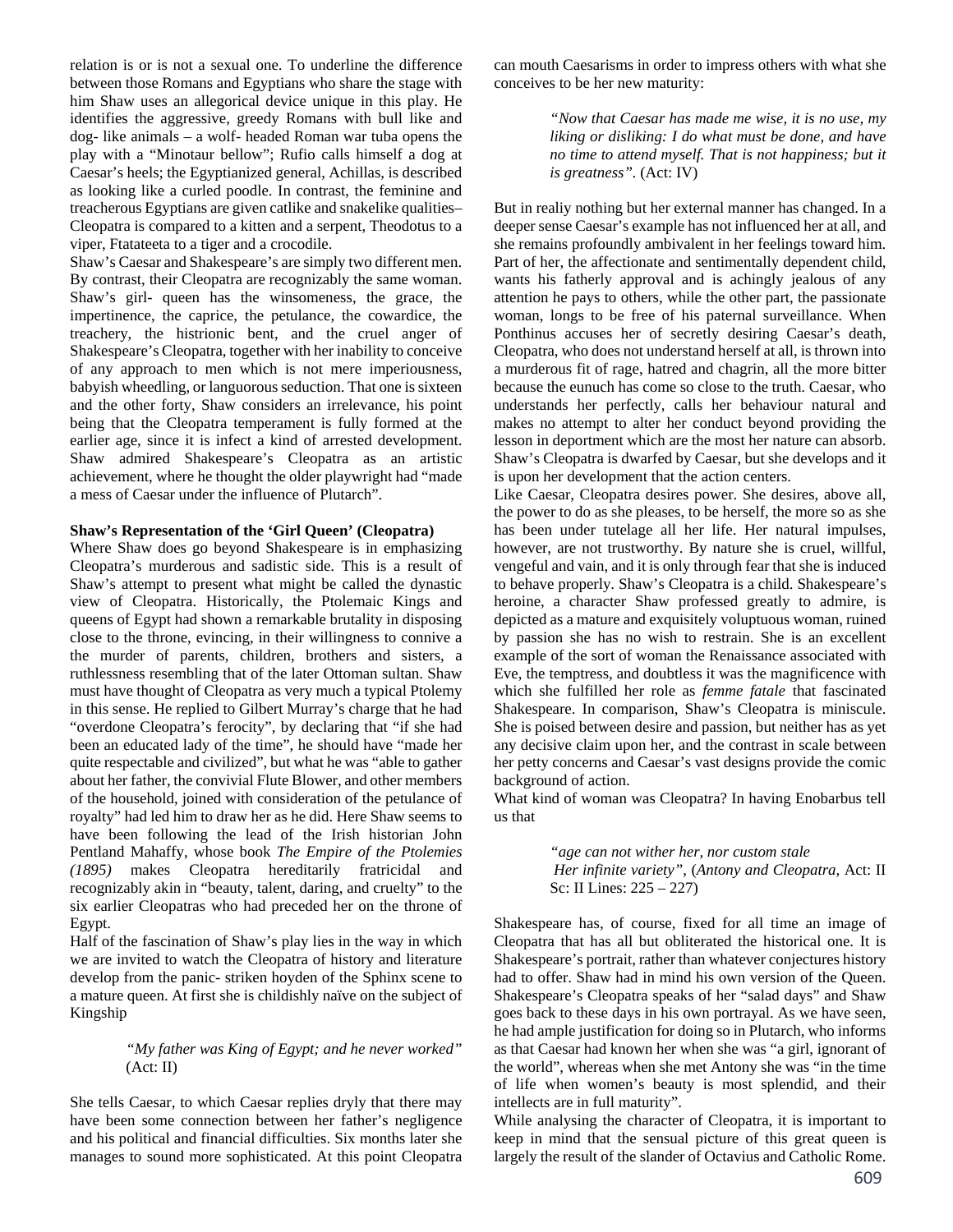Weigall in his biography categorically states that the generally accepted view of the queen stems from "those who sided against her in regard to the quarrel between Antony and Octavius" and is essentially "the simple abuse of her opponents" W.W. Tarn in the *Cambridge Ancient History* states that: *"the surviving accounts of her in our late sources largely represent the version……."* Disputing the various attacks on the Queen as a slave to her lusts, Weigall asserts that "There is not a particle of trustworthy evidence to show that Cleopatra carried on a single love affair in her life other than the two recorded so dramatically by history, nor is there any evidence to show that in those two affairs she conducted herself in a licentious manner", and draws in his turn a somewhat sentimentalized picture of a kind of Alexandrian Queen Victoria. Not only was Cleopatra a mere girl when Caesar knew her; she was never the Oriental sensualist of Shakespeare's creation. Even more interesting to Shaw might have been Ferrero's insistence that Antony's marriage to Cleopatra in 36 B.C. was made for dynastic reasons, and the very flight from Actium was based on a prearranged plan whereby Octavius was to be thwarted and Rome brought under the domination of Cleopatra and Antony ruling jointly from Alexandria. Ferrero cites Pliny's account of Antony's fear that Cleopatra was trying to poison him at one time, a detail, which is in no sort of harmony with the love story imagined by ancient writers, but entirely consistant with the struggle of political interests*.* (*Characters and Events of Roman History by Ferrero pg*: 46, 53 – 54)

Shaw shows us a Cleopatra who grows somewhat in wisdom, insight and the capacity to rule, but only under Caesar's tutelage, and it is difficult to put down the suspicion that Shaw has shamelessly played down Cleopatra in order to pay up Caesar. The queen in Shaw's play may be viewed in two contrasting scenes which give us the essence of what Shaw was trying to do. The first episode is the extended passage climaxing Act I in which Caesar attempts to soothe the scared Cleopatra for the ordeal of meeting her Roman conqueror:

> *CAESAR: [admiring Cleopatra and placing the crown on her hand] is it sweet or bitter to be a Queen, Cleopatra? CLEOPATRA: Bitter CAESAR: Cast out your fear; and you will conquer Caesar…*(Act : I )

It is one of the great moments in Shaw, a scene at once indulgent and wise. Its counterpart is in Act IV when Pothinus engages in same verbal sparring with Cleopatra now, as he says, much changed.

> *"Do you speak with Caesar"*, retorts Cleopatra, *"Every day for six months: and you will be changed".* (Act: IV)

> *Cleopatra: When I was foolish, I did what I liked, except when Ftatateeta beat me; and even then I cheated her and did it by stealth. Now that Caesar has made me wise, it is no use my liking and disliking: I do what must be done, and have no time to attend to myself. That is not happiness; but it is greatness……* (Act: IV).

Between this scene and the preceding, the "child whipped by her nurse" has grown up in a sense, though as a character she has not gained in depth to any appreciable degree. Before the end of the lay she takes upon herself he responsibility for the murder of Pothinus only o cringe when Caesar calls her to account; her vindictiveness is a living demonstration of the meanness of that spirit of vengence which Caesar has already repudiated once and now rejects with even greater intensity. At the opening of the play Cleopatra is afraid; at the end she has overcome fear sufficiently to talk up to Caesar. But all in all she is a poor second best to Caesar, who shows more interest in naming Rufio Governor of Egypt than in saying goodbye to the Queen, and infact, almost forgets to say goodbye at all.

Arthur Nethercot quotes Ftatateeta's impatient remark to Cleopatra in the play: "You want to be what these Romans call a New Woman" – one of the numerous topical allusions in the play. Professor Nethercot comments: "However much Cleopatra may want to be a New Woman, she is incapable of being anything but a womanly woman". Cleopatra dreams not of Caesar's love but of the *"young man with strong round arms",* Antony, whom Caesar wryly promise to sent to her from Rome, thereby prompting Rufio to exclaim scornfully:

> *"You are a bad hand at a bargain, mistress, if you will swap Caesar for Antony"* (Act: V).

It is perhaps too much to except of Shaw that he take into account Cleopatra's return visit to Rome and the supposition that her son Caesarion was Caesar's child. Arthur Nethercot reminds us that Shaw "artfully suppresses" the fact that Cleopatra paid a return visit to Caesar in Rome and there, according to same chroniclers, bore him a son, Caesarion. This cavalier treatment of history may easily be corrected; according to Carcopino, Caesar wanted Cleopatra in Rome as a matter of policy, but policy did not necessarily exclude armour. Whether Caesarion was Caesar's child is still a matter of controversy, although Octavian suspected enough truth in it to compel him to execute the boy.

Thorton Wilder, writing in a different medium and in a more subtle vein, recreates Cleopatra's visit to Rome, highlighting her motherhood:

> *A Queen, great Caesar, may be a mother. Her royal position renders her more, not less, subject to those loving anxieties which all mothers feel…… Unfeelingly you have dealt with me and not only with me but with a child who is no ordinary child, being the son of the greatest man in the world. He has returned to Egypt.*

This is a very different Cleopatra from Shaw's, and one that throws into sharp relief Shaw's own conception. It is noteworthy also that in revealing to us a Cleopatra who, far from being a mere child, is part of the eternal mystery of motherhood. Wilder also gives the Queen credit for statesman like qualities even when Caesar knew her, for Caesar, in fact her fascination lay in the rare amalgam of gypsy allure and political astuteness. *Caesar and Cleopatra* is one of those plays where Shaw allots dominant role to the male, as opposed to the long procession of aggressive, masculine females in many of his plays, from Vivie Warren to Epifania in *The Millionaire.*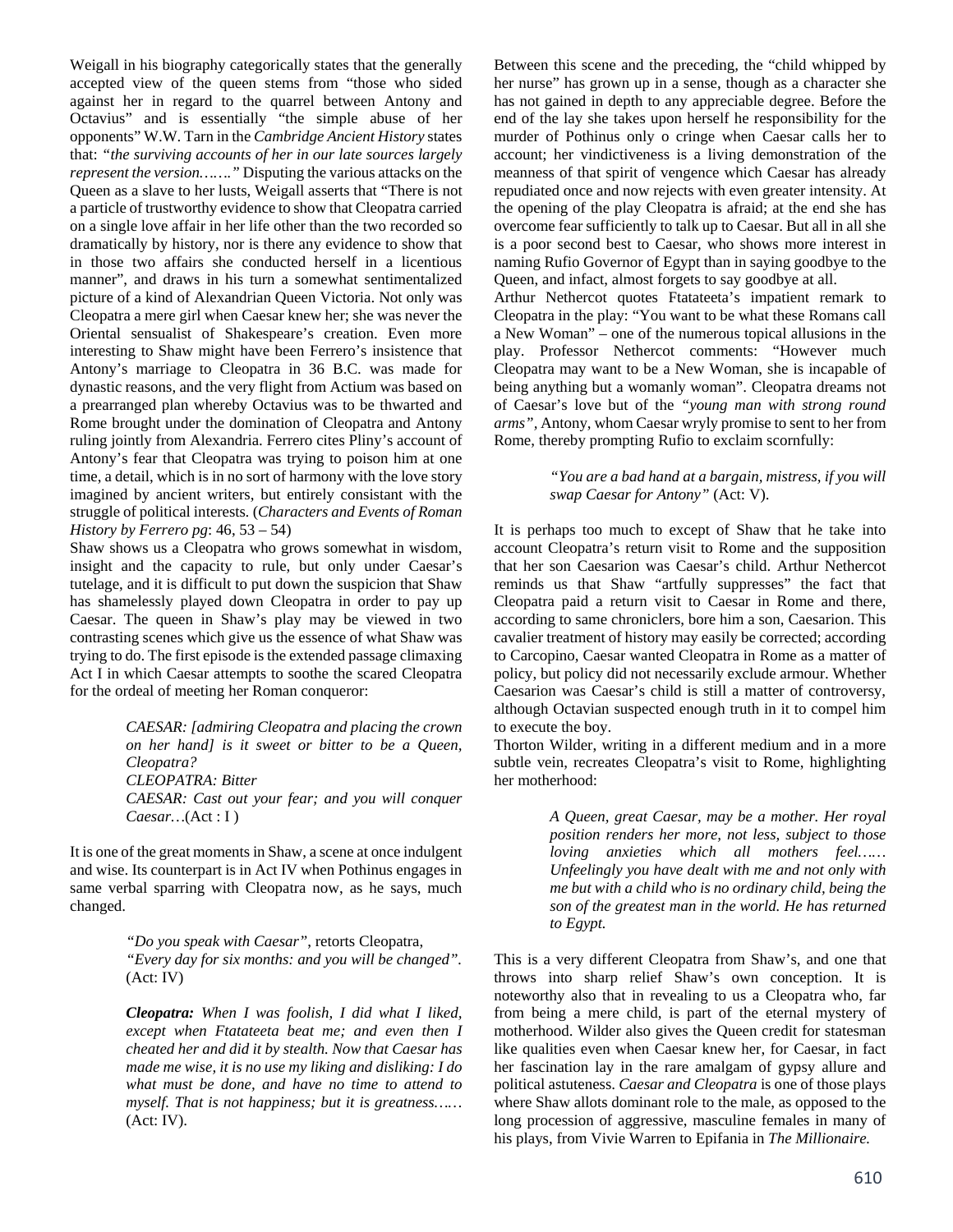The purpose of the play *Caesar and Cleopatra* is to draw a great man in history. Shaw was highly dissatisfied with Shakespeare's sketch of Julius Caesar in the tragedy bearing his name Shakespeare's Caesar is a relatively minor character speaking no more than 120 lines, and he is dispatched by assassins soon after the play begins. It seems to have been Shakespeare's desire to portray Caesarism rather than Caesar. His presentation of Caesar as an irritable, pompous, deaf old man was a blasphemy in the opinion of Shaw, who had a great admiration for Caesar. In the preface he says, *'Shakespeare, who knew human weakness so well, never knew human strength of the Caesarian type. His Caesar is an admitted failure'.* Shaw thus offered his Caesar as an improvement on Shakespeare's.

Shaw has taken up Caesar's Egyptian war, the most difficult and dangerous war Caesar had ever undertaken, for the theme of his drama. As Roman consul Caesar arrives in Egypt to settle a dynastic dispute between young Ptlolemy and his sister- wife Cleopatra and to exact the tribute the father of the two rivals owed to Rome. Soon he finds himself entangled in a dangerous conflict with the Egyptian soldiers, the city mob and the Roman army of occupation under the leadership of Achillas. He is in foreign country vastly outnumbered by a well equipped and cunning enemy, the north west wind prevailing at this season of the year is unfavorable to him; all his communication by sea have been cut off and he has been deprived of all drinking water; in a short time he and his troops are faced with the danger of imminent destruction. But though caught off his guard and though without sufficient troops, Caesar by his customary resourcefulness, brilliant improvisation and personal bravery, makes head against a great city and powerful army, and wins victory. Ultimately he collects 16,000 talents, establishes Cleopatra queen to rule over Egypt under Roman supremacy, appoints Rufio as the Roman Governor and returns to Rome.

*Caesar and Cleopatra* has many commendable qualities, and is some respects it is one of the most remarkable modern historical plays. Though it flouts the conventional romantic history play by keeping love of the stage, it exploits elaborate spectacle and flamboyant histrionics of the nineteenth century history play.

Caesar is an exceptional human being in whom we find a harmonious blending of many contrary elements. He is a conqueror whose business it is to conquer countries by cruel bloodshed, but he is full of clemency and is averse to murder. He is passionate and is dazzled by the eyes of women but his passion is completely under his control and no woman has any control over him. He is a practical man of the world adroitly busy in conquering countries and setting disputes, but his deeper self finds real pleasure in dreaming and he *'will conquer ten continents to pay for dreaming it out to the end'.* (Act: I)

Cleopatra, the charming minx, who even at the age of sixteen 'troubles men's minds', and likes 'men, especially young men with round strong arms', who in the space of six month rapidly matures and plots to rule her conqueror and admits that she loves not a god like Caesar but a man like Antony – 'one who can love and hate- one whom I can hurt and who would hurt me', is a flesh and blood reality. In the first meeting before the sphinx, when Cleopatra does not know that she is talking with Caesar, Caesar tells her that he *'is easily deceived by women. Their eyes dazzle him; and he sees them not as they are, but as he wishes them to appear to him'*. (Act: I)

But Caesar, a man of passion, is not a slave of passion. The beautiful and clever minx, Cleopatra, spares no effort to captivate her judge, but Caesar only amuses himself by petting and fondling her. He is in a grave situation and he would not allow himself to be glamoured by a woman. He tells Cleopatra that her life matters little to him and that when the trumpet sounds, he will hold the hand of the meanest soldier more scared than her head. She tells Pothinus:

> *'……Caesar loves no one. He has no hatred in him: he makes friends with everyone as he does with dogs and children. His kindness is a wonder'.* (Act : IV)

When Pothinus asks whether Cleopatra loves him, she replies,

### *'Can one love a God?'* (Act : IV)

Shaw has, thus, presented Caesar as a man with a tremendous control over his passion, allowing no women, not even Cleopatra, to exercise any influence over him when there was a grave task ahead of him. He has also shown that the love between Caesar and Cleopatra was a trifling affair. It may be pointed out here that Mommen makes Caesar's passion for Cleopatra a policy of expediency while Shaw represents this passion as a dream, not an infatuation, which has nothing to do with expediency.

Shaw has given a completely new picture of the love between Caesar and Cleopatra. He has made Cleopatra sixteen though, in fact, she was twenty-one at the time of Caesar's arrived in Egypt. According to Mommsen, whom Shaw has followed, she was nineteen when Caesar met her for the first time. She must have deliberately made Cleopatra younger by five years only to suggest that the existence of any serious love between a girl of sixteen and an old man of fifty is absurd. Following Mommsen faithfully, he says, through the mouth of Ra, that 'Caesar, seeking Pompey in Egypt, found Cleopatra'. This is far from the truth. From Rome Caesar has heard stories about the beauty and disdainful pride of Cleopatra. He had a great liking for exotic queens, and stories about the Egyptian queen must have aroused is him a strong temptation to seek her out and conquer her heart. Cleopatra, as Ludwig says, 'felt sure that it was she, and not the hunted Pompey, whom Caesar had came to seek on the shores of Egypt'. The tax he wanted to collect lay in the treasury in Alexandria where he was and not in Syria where Cleopatra was obliged to take her abode, and yet he sent for her, not once but twice! And from the day she was smuggled into the palace in a carpet by Apollodorus, her conquest of Caesar, as Plutarch says, advanced fast.

The old passionate conqueror had too inextricably entangled himself with the young and subtle queen. During his absence everything in Rome was in a state of dissolution. He was badly wanted there, and as soon as the Egyptian war was over, messenger after messenger was sent calling him back to Rome. But Caesar continued in Egypt for nine months fascinated by Cleopatra. At the end of Shaw's play Caesar promises to send her mark Antony saying,

> *'I will not forget. Farewell: I do not think we shall meet again. Farewell'.* (Act: V)

The fact is that Cleopatra followed Caesar to Rome, where she bore him a son. Caesar even allowed her to call the son Caesarion. He set up the statue of Cleopatra as Venus. He also issued coins on which Venus and Eros could be recognized as Cleopatra with Caesar in her arms. The scandal ran that Caesar meant to marry her, a foreigner and a queen and to rule as King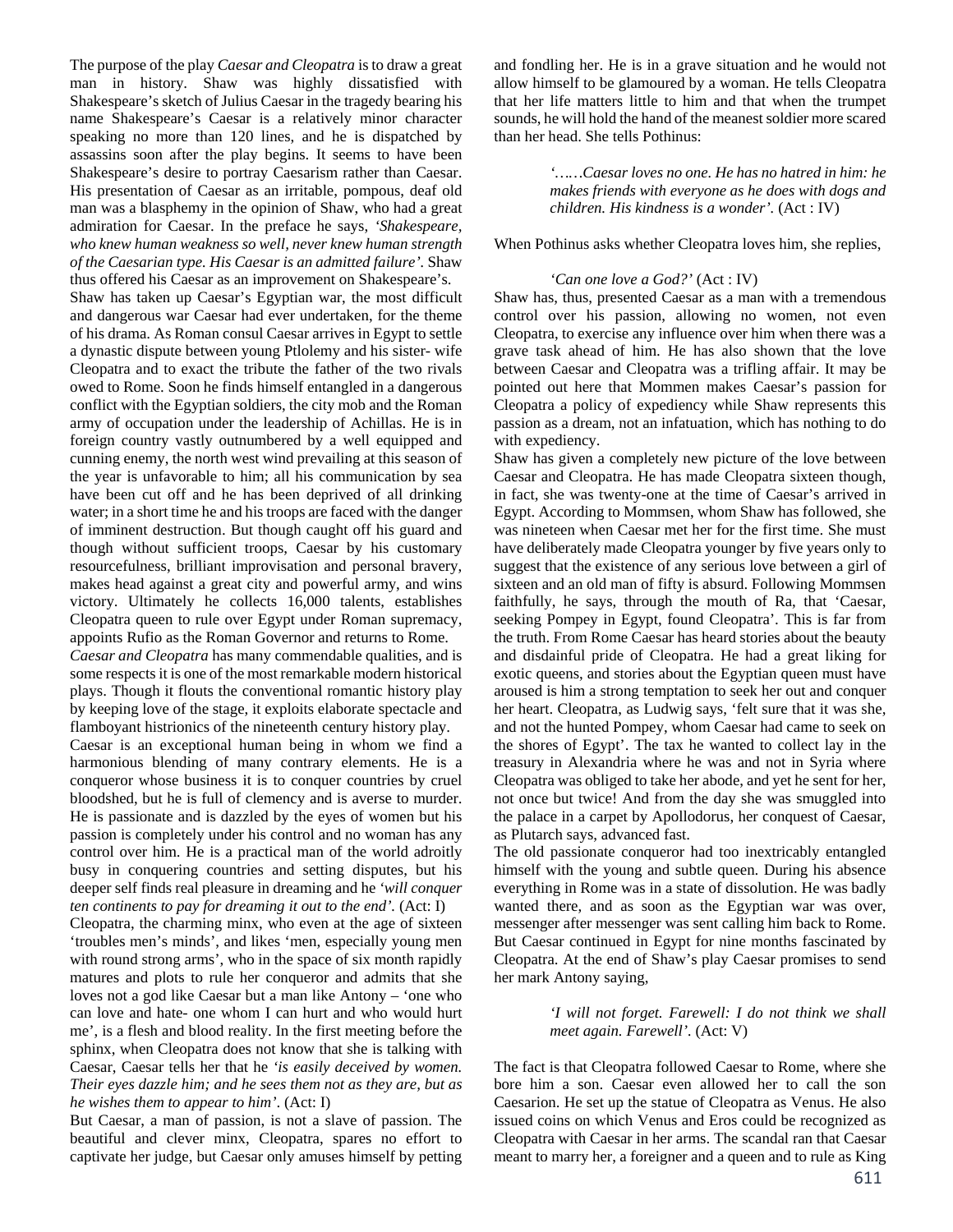at Alexandria. But is Shaw's play the love between Caesar and Cleopatra is a trifling affair, so trifling indeed that in the rush of preparation on the eve of his departure for Rome, Caesar forgets her very existence. Shaw's reprensation of their love is an outrage on history. Shaw, it is evident, has taken sweeping liberties with history and has given a personal interpretation of Caesar and his relationship with Cleopatra.

The immediate source of Shaw's *Caesar and Cleopatra* its Mommsen's *History of Rome*. Mommsen was a German liberal, disillusioned by the muddles and humiliations of the German revolution of 1848 – 1849. Writing shortly after the revolution he felt the need for a great man to bring order out of the chaos created by the failure of the German people to realize its political aspirations. He idealized Caesar to impress upon his countrymen that a strong man was needed to save German from ruin. Mommsen is a judicious historian but his account of Julius Caesar is rather a panegyric and many of his statements are in contradiction to the classical as well modern authorities. Shaw has taken some hints from Mommsen, but in his representation of Caesar as a man without worldly ambition and, especially, in his treatment of relationship between Caesar and Cleopatra, which is the main theme of the play, he has got from Mommsen only slight hints, if hints they might be called, and has idealized Caesar by exaggerating and, often, turning facts topsy –curvy. This idealization is the product of his professed purpose to draw the picture of a superman from history just as Mommsen's idealization is the product of his yearning for a strong man to solve the problems of Germany.

Shaw's Caesar is not a faithful portrait of a historical character, but it does not matter. Compounded of an indomitable will, an ability to influence other people and a capacity to accomplish his purpose, Caesar is an extraordinary man; and he occupies a very prominent place in the portrait- gallery of Shaw. Shaw, in this play has given a portrait of a great man of his conception, a portrait which is convincing and it is immaterial that he his not an exact replica of the Caesar of history.

Shaw's Cleopatra is a pursuing woman, though she would prefer to be called a new woman. Shaw does not spare an elaborate description for her. No doubt, Cleopatra shed much of her childishness, after her studentship under Caesar, but her growth is from kitten to a cat. However, she assumes much airs as a disciple of Caesar*:* 

> *"Now that Caesar has made me wise, it is no use my liking or disliking: I do what must be done and have no time to attend to myself. That is not happiness; but it is greatness".* (Act : IV)

It can be seen that even Cleopatra's claim for studentship under Caesar is part of her scheme to win Caesar. Shakespeare's Cleopatra knows how to ensnare Antony:

> *"See where he is, who's with him, what he does; I did not send you: if you find him sad, Say I am dancing: if in mirth, report That I am sudden sick; quick and return".* (*Antony and Cleopatra*, Act: I Sc: III Lines:  $03 - 07$ )

Such techniques will not work with the cool- headed Caesar. Hence, Shaw's Cleopatra tries to impress Caesar with her new grandeur got under the influence of Caesar. Her meeting Caesar through the carpets, her grand dinners thrown in his honour, and her appearance in black when Caesar is about to leave, would have ensnared any ordinary hero. But Caesar is a Life Force Genius who can not be trapped. And the fact is that Cleopatra has not basically changed which is revealed by her sense of revenge in murdering Pothinus. Louis Crompton rightly compares Shaw's Cleopatra with Shakespeare's Cleopatra in their roles as pursers:

> *"Shaw's girl - queen has the winsomeness, the grace, the impertinence, the caprice, the petulance, the cowardice, the treachery, the histrionic bent and the cruel anger of Shakespeare's Cleopatra, together with her ability to conceive of any approach to men which is not mere imperiousness, babyish wheedling or languorous seduction".*

Caesar is unquestionably a Shaw- hero and essentially a teacher. Cleopatra, however, fails to learn the much praised clemency from Caesar. Her bidding farewell to Caesar with the hope that Antony will be a good replacement for Caesar again confirms the fact that Cleopatra is still immature and is yet to learn.

In the preface to *Three Plays for Puritans* Shaw says that *Caesar and Cleopatra* is to be taken as 'a counter blast to the sexual romanticism of Shakespeare's *Antony and Cleopatra'.*  A.C Ward compares the two historical plays of the two dramatists and remarks, 'That Shakespeare should make tragedy out of the debauchery of Antony and wantonness of Cleopatra by turning his huge command of rhetoric and stage pathos to give a theatrical sublimity to the wretched end of the business, and show Antony running away from the battle of Actium for the love of Cleopatra was unbearable to him. He therefore chose Caesar, a man with prodigious capacity for work, as a more admirable figure than Antony with his sexual infatuation; more admirable also as a leader who could manage men, in contrast to the man who allowed himself to be mismanaged by a woman. By declaring that sexual infatuation is not a tragic theme, including in sexual infatuation a great deal of what most people call love- Shaw also declared by implication his temperamental incapacity to enter into a wide range of emotional experience.

The Caesar of Shaw is compounded of numerous elements. He contains a good measure of the Platonic philosopher king; he is a civilizer. He is the first projection of Shaw's growing concept of the statesman. This Caesar finds a Cleopatra who is a somewhat vicious, unrestrained little hoyden, not without feline charm, but enshrouded in a hopelessly self indulgent egotism, superstition, and ignorant of the world. Taking her in hand, as a matter of dispassionate expediency, he moulds her into same semblance of a ruler whose authority, once established, as he well perceives, will always be coupled with cruelty and selfwill. At least he has made a Queen where a Queen was required. He leaves her, the awe and dread he has inspired already diminished by the very schooling he has given her, promising to send her

*"a beautiful present from Rome".* (Act: V)

But, as the faithful Rufio observes,

*"You are a bad hand at a bargain, mistress, if you will swap Caesar for Antony".* (Act: V)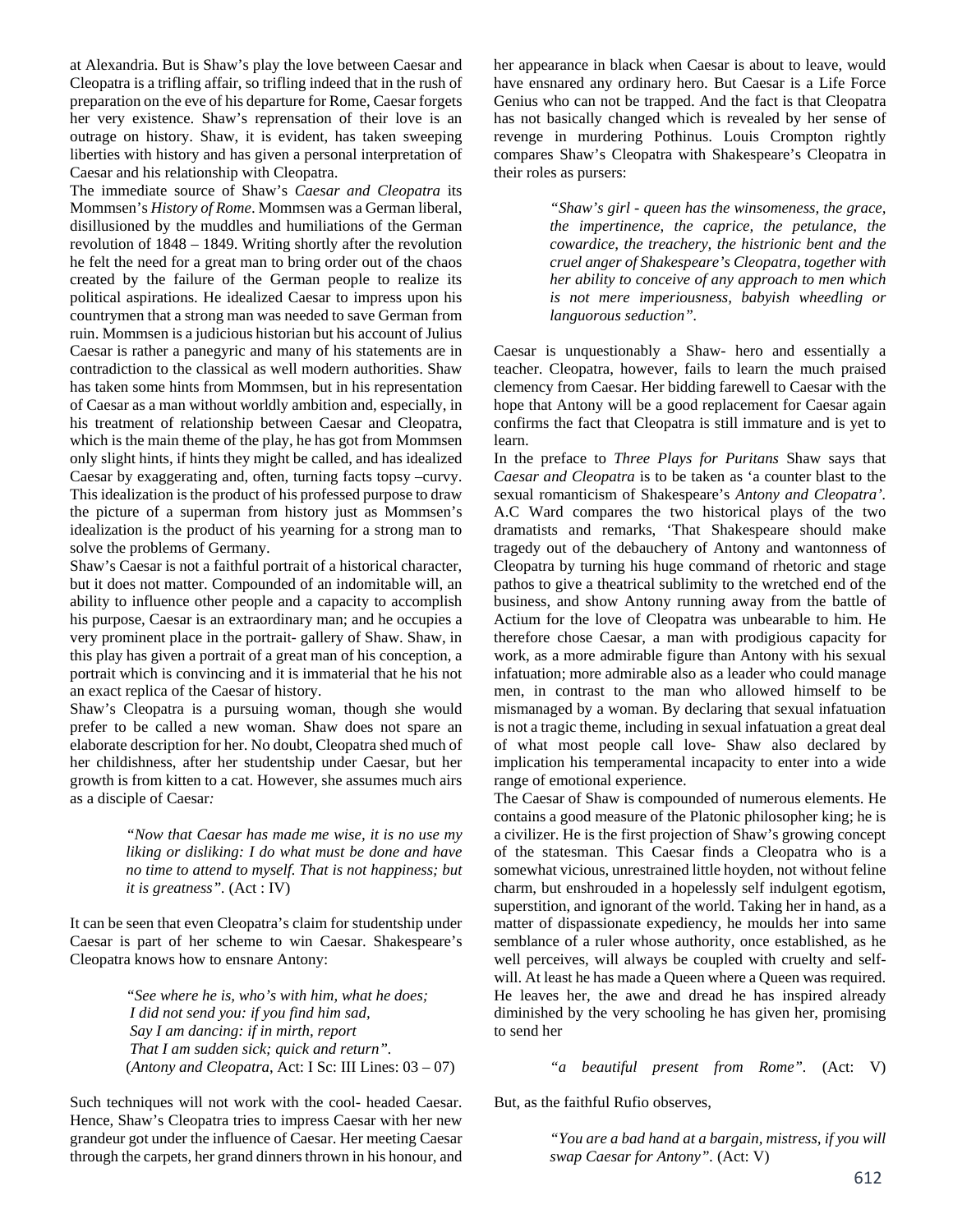This Cleopatra is an indignant repudiation of the glorified pair of sensualists exalted by Shakespeare's *Antony And Cleopatra*  the crime of which play, charges Shaw, was to portray faithfully the grossness, folly and treachery of their natures, then to use a high powered spell of poetry and sentimentality to exalt them to a high tragic stature unrelated to the facts.

Shaw makes Cleopatra a much more human character than Caesar. She is fiery, lustful and murderous; a veritable shedevil; and all the while an impressionable, superstitious, shadow- fearing child. The period of the play is 48 B.C, when Cleopatra was a girl of sixteen and Caesar an oldster of fiftytwo, with a widening bald spot beneath his laurel and gradually lessening interest in the romantic side of life. Shaw depicts the young queen as an adolescent savage: ignorant, cruel, passionate, impulsive, selfish and blood- thirsty. She is monarch in name only and spends her time as any child might. Egypt is torn by the feud that finally leads to the Alexandrine war, and, Cleopatra, perforce, is the nominal head of one of the two parties. But she knows little of the wire- pulling and intriguing, and the death of her brother and rival, Ptolemy Dionysius, interests her merely as an artistic example of murder. The health of a sacred cat seems of far more consequence to her than the welfare of Asia Minor.

Caesar comes to Alexandria to take a hand in the affairs of Egypt and, incidentally, to collect certain money due to him for past services as a professional conqueror. Cleopatra fears him at first, and is vastly surprised when she finds him quite human, and even commonplace, that she straightway falls in love with him. Caesar, in return, regards her with mild and cynical interest. He needs 1600 talents in cash and tries to collect the money. In truth, he has little time to waste in listening to her sighs. There comes fighting and the burning of the Alexandrine library and the historic heaving of Cleopatra into the sea and other such incidents. Through it all, the figure of Caesar looms calm and unromantic. To him this business of war has become a pretty dull trade: he longs for the time when he may retire and nurse his weary bones. He fishes Cleopatra out of the water and complains of a touch of rheumatism. He sits down to a gorgeous banquet of peacock's brains and nightingale's tongues- and asks for oysters and barley water. Now and then Cleopatra's blandishments tire him. Again, her frank savagery startles and enrages him. In that end, when his work is done and his fee is pocketed, when Cleopatra's throne is safe, with Roman soldiers on guard about it, he goes home.

> *"I will send you a beautiful present from Rome",* (Act: V) he tells the volcanic girl- queen.

She demands to know what Rome can offer Egypt. *"I will send you a man",* says Caesar,

*"Roman from head to heel and Roman of the noblest; not old and ripe for knife; not lean in the arms and cold in the heart; not hiding a bald head under the conqueror's laurels; not stooped with the weight of the world on his shoulders; but brisk and fresh, strong and young, hoping is the morning, fighting in the day and revelling in the evening. Will you take such an one in exchange for Caesar?"* 

*"His name? His name?"* breathes the palpitating Cleopatra.

And the erotic little Cleopatra, who has vivid remembrance of Anthony's manly charms, born of a fleeting glimpse of him, falls into her elderly friend's arms, speechless with gratitude.

## **2.2. The Gradual Transformation of Cleopatra**

Cleopatra contrasts vividly with Caesar. She is immature; unlike Caesar, she changes during the course of the play. At first she is a superstitious girl of sixteen, afraid of her nurse, afraid of the Romans and afraid of Caesar. In Act I she heeds Caesar's first lesson: do not show fear. Her impulsive, childish behavior towards her servants shows that she has much to learn yet before she can become a queen. She has to learn not only courage, but pride and majesty to defying her beauty. By the end of Act I, Shaw has given Cleopatra, who is girlish, warm hearted, cruel superstitious, eager to learn, weak frightened, gaily impulsive, honest, foolish: in short a volatile adolescent who Caesar hopes to turn into a queen. Caesar's humbling of Ftatateeta demonstrates for Cleopatra how a ruler's force of personal authority and power to give orders can be used to control others. At this stage, Cleopatra sees only how quickly she can throw off her nurse's old rule over her. She does not yet know how to behave like a queen nor how to use her power.

In Act II Ftatateeta enters as if she were a queen. Cleopatra is still the girl hiding behind her nurse. But she questions Caesar about his conversation with the mutinous Achillas and Pothinus, puzzled that Caesar listens calmly. He explains that they are speaking the truth. Cleopatra watches Caesar's behavior and then threatens to throw Ftatateeta to the crocodiles. Her youthful arrogance is at its worst when she tells Caesar,

## *'If, you do as I tell you, you will soon learn to govern.'*  $(Act: II)$

She shows, too, that she does not yet know that Caesar must work: power has its duties. At a time of battle, Cleopatra merely teases Caesar about his baldness.

Act III shows Cleopatra's new command over Ftatateeta firmly established: she even orders the nurse to strangle the sentinel, an order which points to the murder of Pothinus in Act V. Though her power and courage are growing, she is still silly and thoughtless, as the carpet trick reveals. Caesar shows her that one soldier's hand is worth more in battle than her head. She learns that Caesar will not play with her, or be a lover. He will not show her illusions. To stay near Caesar, she must become more realistic. When she is thrown into the sea, fun turns into a struggle to survive. During the six months which pass between Act III and Act IV, Cleopatra has learned a good deal. In her dealings with the musician, she shows that she can judge for herself: she knows a fraud when she sees one. Her scene with the court ladies shows that she has learned from Caesar how to listen to people in order to know them. She is now totally in command of Ftatateeta. Her talk with Pothnus shows her to be the Queen: she is dignified, intelligent and tries to follow Caesar's example. She tells Pothinus

> *"Now that Caesar has made me wise, it is no use my liking or disliking: I do what must be done… If Caesar were gone, I think I can govern the Egyptians; for*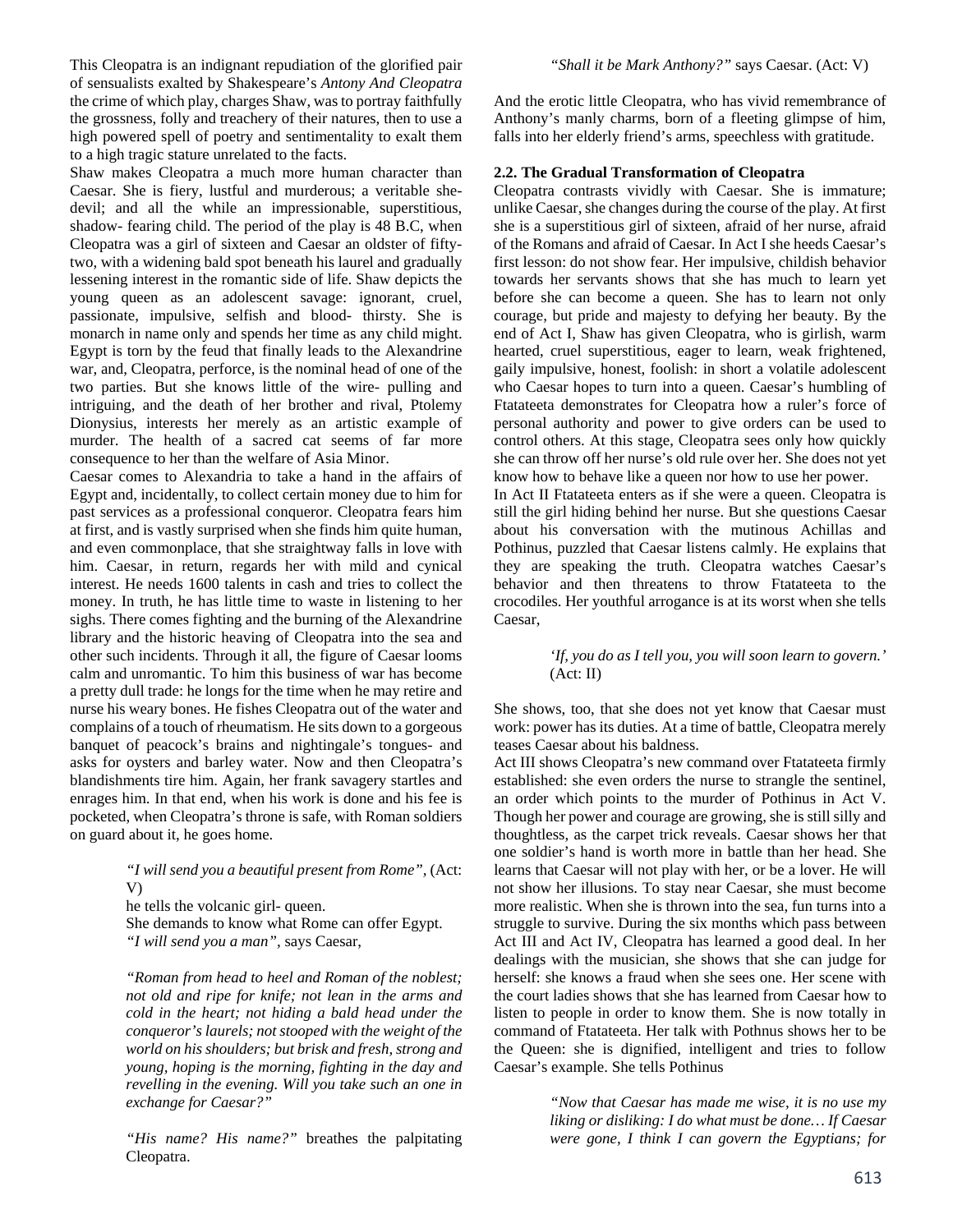*Caesar is to me, I am to the fools around me."* (Act: IV)

Now she has confidence. Now she is talking like a ruler. She has become a woman. Yet she has more to learn from Caesar. She is so angry when Pothinus says that she is a traitor to Caesar that she orders Pothinus's death. This shows that she has not yet learnt how to be merciful. Caesar knows how to use merely for his own good. She does not. Her hasty action almost brings about Caesar's defeat. She still needs his cleverness and foresight.

In Act V Cleopatra appears in mourning for Ftatateeta. She is angered greatly by her death at Rufio's hands. Caesar's final lesson is that sometimes in order to govern one has to kill. But it must be done only out of necessity, not malice. If Cleopatra has not yet learned how to govern, at least she is made to realize the force of Caesar's rules of government,

> *"without punishment. Without revenge. Without judgment."* (Act: V)

She is now ready to learn how to love a man. Caesar leaves, promising to send her Mark Antony.

#### **3. Conclusion**

Far from using the sexual dimension of the relationship between Caesar and Cleopatra to capture our attention, Shaw takes great pains to establish that Caesar lacks any sexual appeal but his energy, and that Cleopatra's imagination is preoccupied by the romantic image of Antony. Nor are we asked to take an interest in Caesar's personal development or growth. He simply does not change. And yet he is not static. Shaw's interest lies not with Caesar as an individual, but with the theoretical and dramatic relationship between a 'force', represented in the play by Caesar, and human affairs, with its impact, not on any specific historical moment, but on History.

At the very beginning Cleopatra herself is little more than an abstraction, simply the role or "idea" of queenhood, an empty mask whose utterances, as Belzanor wryly observes in the Prologue, reflect the will of her advisors and, notably, Ftatateeta. Though Caesar may not change, Cleopatra does, and her evolution from an almost fatuous caricature of royalty to the reality of ruler of Egypt, under the constant abrasion and hammering of Caesar's realism, provides a major structural element of the play.

The Cleopatra that Caesar finds asleep in the arms of the Sphinx lives in a simple world of priests and nurses, whom it is her duty to obey, of the Romans, who are "bad" and "barbarian", and of the easy evasions of magic. Even the elemental reality of power is absent; and when Caesar first endows her with a sense of her own power, she uses it as do all those who lack any sense of purpose; sadistically, to prove to herself her power over others. Her first exercise of new found authority is to beat Ftatateeta, and she indulges in fantasies of the slaves she will torture, or the*"many young kings, with round, strong arms"* (Act: I)

Whom she will whip to death when they have satisfied her needs. Being a queen, she says, means doing just what she likes; she is intoxicated with a freedom that has no object but selfindulgence. She loses her fear of Caesar as an idealized deity, and before she has recognized his stature as a human, she assumes an impertinent arrogance towards him:

*"If you do as I tell you, you will soon learn to govern".*  $(Act: II)$ 

But as her experience grows, and as her understanding of what Caesar is deepens, she becomes increasingly aware of the suprapersonal dimensions of responsibility implicit in freedom and power if they are to be anything other than destructive. Early in Act IV it is evident that Charmian's sheering comment is true:

*"Cleopatra is no longer a child".* (Act: IV)

Although accused of imitating Caesar, she acknowledges that it is not her nature to be like him, only to learn from him; and when Pothinus is startled by her grasp of the lealities of political life, she points out:

> *"Do you speak with Caesar every day for six months: and you will be changed"*. (Act: IV)

But it had been easier and pleasanter before*:* 

*"I did what liked…. Now that Caesar has made me wise, it is no use my liking or disliking: I do what must be done, and have no time to attend myself. This is not happiness; but it is greatness".* (Act: IV)

Although Cleopatra rises above the simple equation of power with doing what she wants – or more accurately, what she wants is no longer happiness or pleasure, but *"doing what has to be done"* – the queen of Egypt is not of the same order of being as the emperor of the world, no matter how much she may aspire to his approval. Infact, it is wholly farfetched to consider Cleopatra representing a whole constellation of idealizations and abstractions – the concepts of rights and duties, of law and social hierarchy, of "established system" – that are in various ways obstacles to Caesar, and that like Cleopatra are not so much overcome as in some way reshaped through the force of his personality and his realism.

## **4. References**

- 1. Bloom Harold. George Bernard Shaw (Chelsea Mouse Publishers, New York, 1987.
- 2. Christopher Innes. The Cambridge Companion to George Bernard Shaw Cambridge University Press, 2006.
- 3. Couchman Gordon W. This is our Caesar; A study of Bernard Shaw's Caesar and Cleopatra Mouton, The Hague, 1973.
- 4. Dutt TK. George Bernard Shaw (Student's Friends, Allahabad, 1960.
- 5. Desmond Mac Carlthy. Shaw The Plays David & Charles, Devon U.K, 1973.
- 6. Fuller Edmund. George Bernard Shaw: Critic of Western Morale Scribner, New York, 1950.
- 7. Gibbs Anthony Matthews. The Art & Mind of Shaw: Essays in Criticism Macmillan, London, 1983.
- 8. Hardwick Michael, Hardwick Mollie. The Bernard Shaw Companion John Murray Press, London, 1974.
- 9. Keith M May. Ibsen and Shaw Macmillan, London, 1985.
- 10. Mencken Henry L. George Bernard Shaw: His Plays Cornell University Library, 1905.